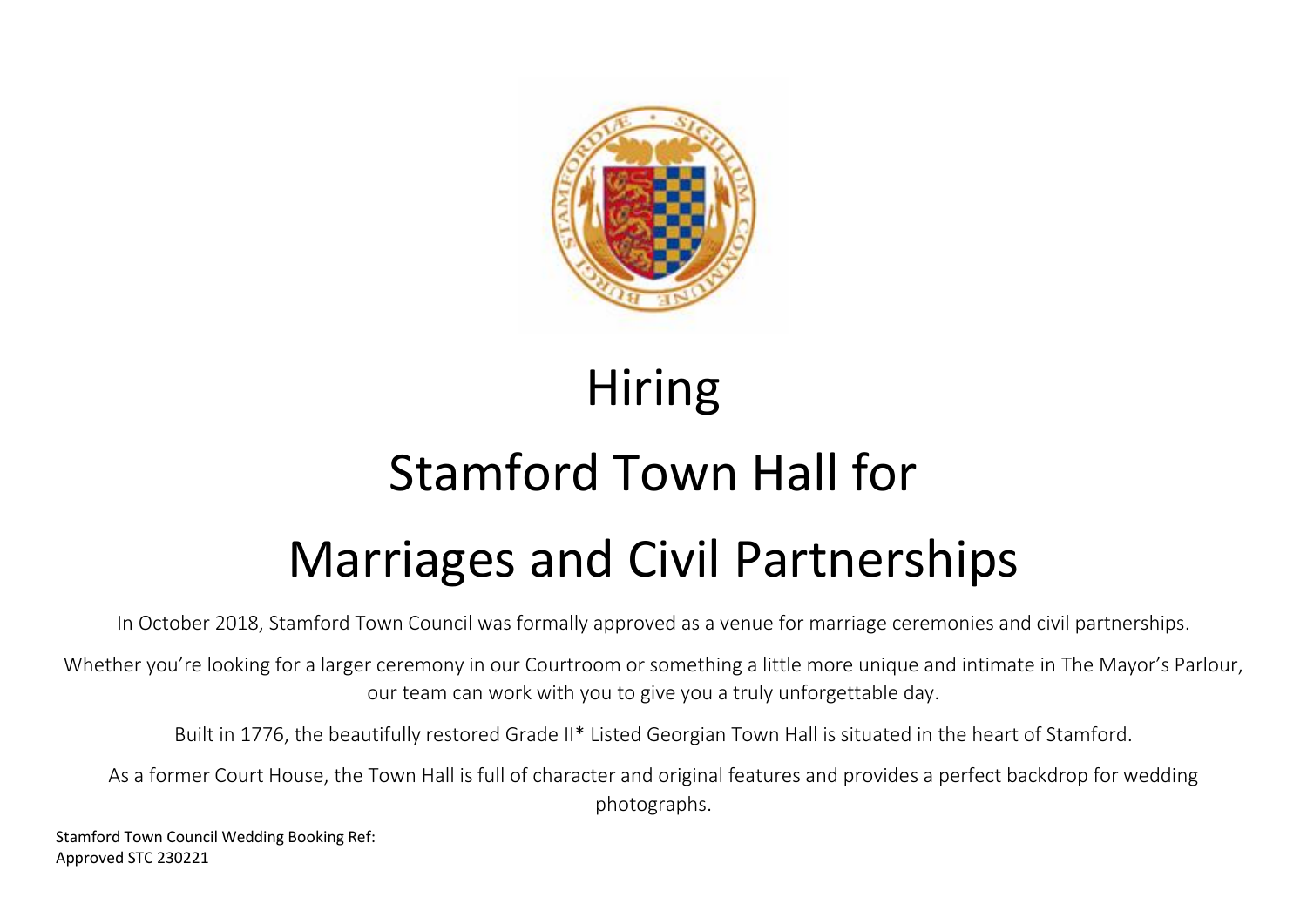

Town Hall, St Mary's Hill, Stamford, PE9 2DR

# Tel: 01780 753808 email: [civicofficer@stamfordtowncouncil.gov.uk](mailto:civicofficer@stamfordtowncouncil.gov.uk)

*We understand that you may not have finalised all aspects of your day, but your special occasion is important to us and we are available to discuss your needs with you. So please complete as much of this form as possible following your agree date with the Registrar.*

| <b>MAYOR'S PARLOUR</b><br><b>COURT ROOM</b>                        | An example of the time plan for the<br><b>Civil Ceremony</b> |
|--------------------------------------------------------------------|--------------------------------------------------------------|
| Above are the rooms in the Town Hall licenced for Civil Ceremonies | 9.00 am - Room set-up                                        |
| Address:                                                           | 9.30 am – Registrar brief with Groom                         |
|                                                                    | 10.00 am - Civil Ceremony Service                            |
|                                                                    | 10.30 am - Photos & Celebration                              |
|                                                                    | 11.00 am - Vacate Town Hall                                  |

(The allocated time for each ceremony is two hours, any extension of time is subject to additional charge)

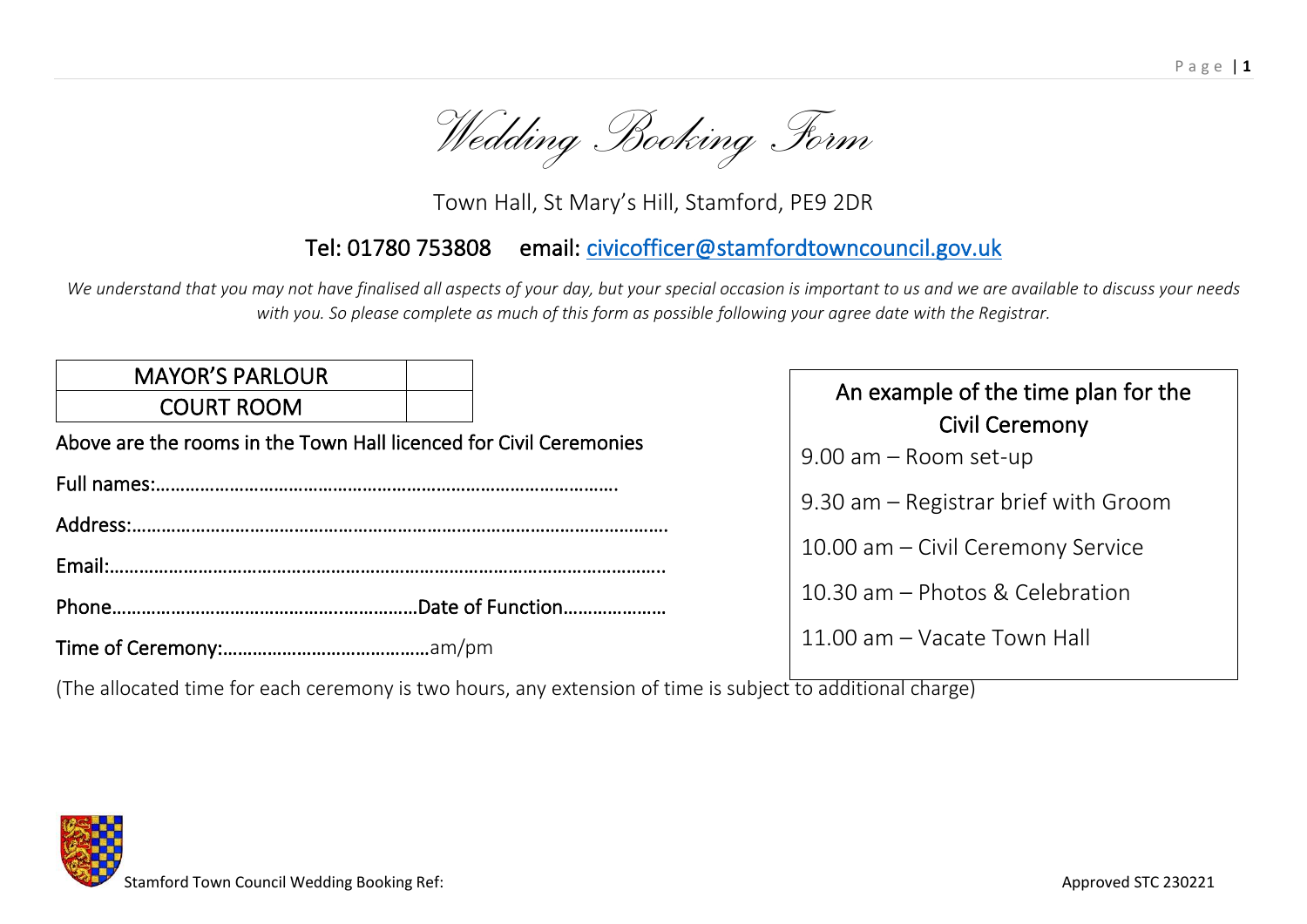| Number of guests<br>To make your day run as smoothly as possible please state whether<br>any wheelchair users, guests with restricted mobility or prams and / or<br>pushchairs will form part of the party and if so, how many | I apply for permission to use Stamford Town Hall Facilities  <br>as indicated on the booking form, subject to the charges<br>and conditions of hire on the date of the function for which<br>the space is hired.<br>I have read, understood and agree to adhere to the Terms<br>and Conditions of this Civil Ceremony Booking Form. |  |
|--------------------------------------------------------------------------------------------------------------------------------------------------------------------------------------------------------------------------------|-------------------------------------------------------------------------------------------------------------------------------------------------------------------------------------------------------------------------------------------------------------------------------------------------------------------------------------|--|
|                                                                                                                                                                                                                                | Print Name:                                                                                                                                                                                                                                                                                                                         |  |
|                                                                                                                                                                                                                                |                                                                                                                                                                                                                                                                                                                                     |  |
|                                                                                                                                                                                                                                | Date:                                                                                                                                                                                                                                                                                                                               |  |
| FEES FOR HIRING STAMFORD TOWN HALL - From 01 April 2022 (subject to annual review)                                                                                                                                             |                                                                                                                                                                                                                                                                                                                                     |  |

The following scale of charges apply for the use of the rooms\* at the Town Hall Stamford \*Stamford Town Council is unable to hire the venue for Wedding Receptions.

| Location                                                     | Monday - Thursday | Friday - Saturday |
|--------------------------------------------------------------|-------------------|-------------------|
|                                                              | 10am to 4pm       | 10am to 6pm       |
| Parlour or                                                   | £400.00           | £600.00           |
| Malcolm Sgt. Room                                            |                   |                   |
| <b>Court Room</b>                                            | £500.00           | £700.00           |
| Extension                                                    | £50per hour       | £100.00 per hour  |
| Deposit payments of £300.00 required to confirm any booking. |                   |                   |

The charge for the use of the Town Hall will commence from the time the Organiser / Organiser's contract suppliers and or guests enter the building and will cease when such persons have cleared up and finally left the building.

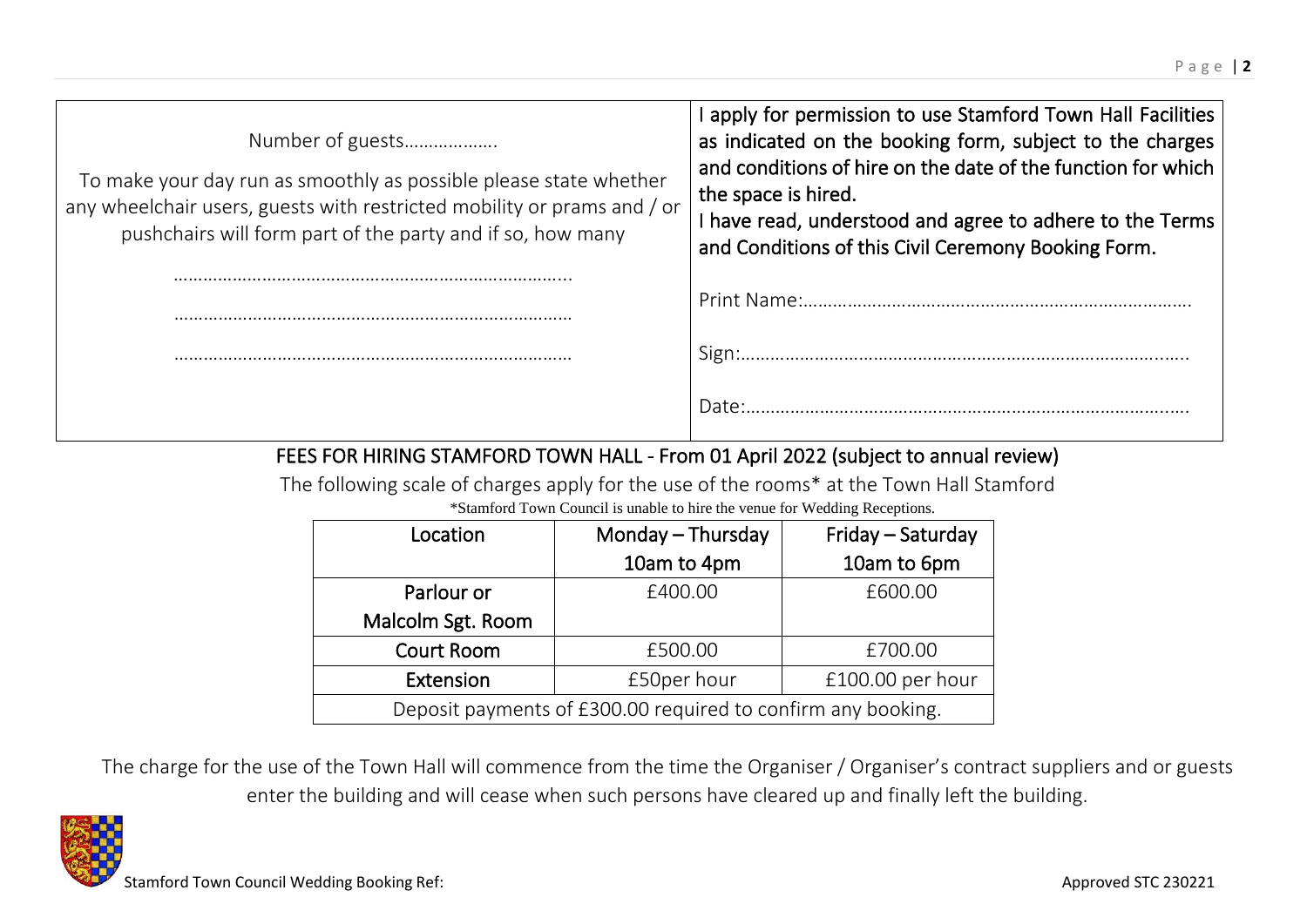# Celebratory Drinks

- A celebratory glass of prosecco for you and your guests may be purchased at £4.50 per glass after the ceremony in the same room.
- Alternatively, you are welcome to supply your own drinks at a corkage charge of £2.00 per glass.

To confirm a booking a non-refundable deposit of £250.00 will be required.

Please visit us at the Town Hall to arrange a viewing and see how we may cater for your needs or visit our web page [www.stamfordtowncouncil.gov.uk](http://www.stamfordtowncouncil.gov.uk/)



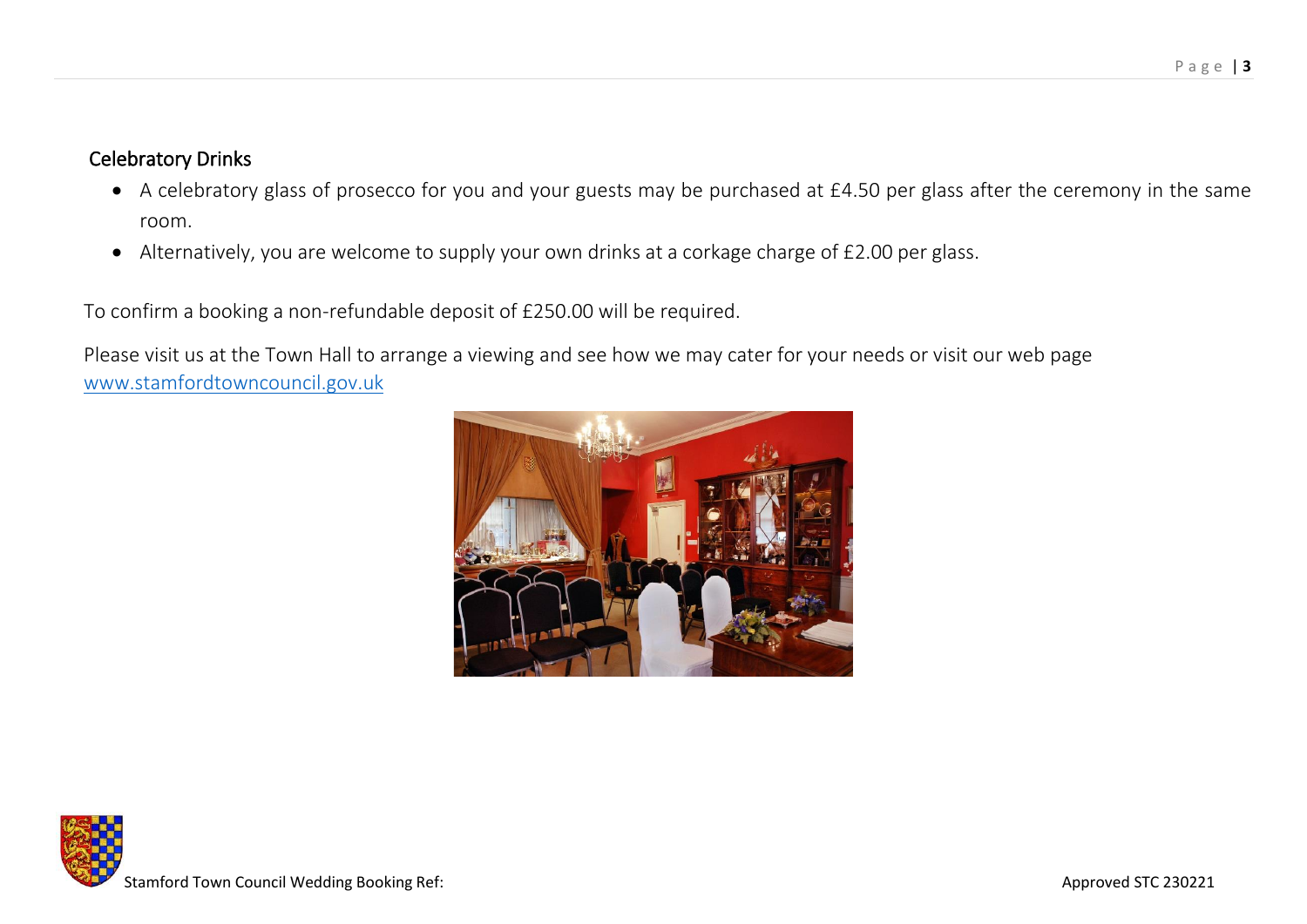## Terms & Conditions of Hire:

# Cancellation Terms:

- **1.** If you want to cancel a confirmed booking, you must do so in writing and the conditions below shall apply.
- **2.** We will use reasonable endeavours to "re-sell" the date to another couple. However, you must pay Stamford Town Council any losses and costs incurred as a result of the cancellation which were reasonably foreseeable to both you and us when the contract was entered into, whether or not we are able to resell the date. Depending on when you cancel, the cancellation charges you must pay shall be determined by reference to the table below.
- **3.** We will tell you the exact cancellation charges once we know whether or not we have been able to resell the date, and you must pay the charges within 20 working days of our invoice. Where the final price has yet to be finalised (for example, because you have not yet confirmed numbers), we shall base the cancellation charges on any minimum numbers set out in our quotation.
	- More than 1 month before event loss of deposit or 50% of total fee whichever is the greater
	- 4 weeks notice loss of deposit and 60% of total fee
	- 3 weeks notice loss of deposit and 80% of total fee
	- 2 weeks notice or less full fee will be charged
	- 1 week or less full fee will be charged

# Making your booking

- **4.** We may agree to you making a provisional booking with us, but this is not legally binding on either you or us unless and until a contract is entered into in accordance with paragraph 5.
- **5.** If, after receiving our quotation for your Civil Ceremony package, you want to make a booking with us, you should within 28 days of the date of our quotation return your signed booking form and pay a deposit of £250.00. Payments can be made in cash, by cheque or by BACS. Please note that your deposit will not be refunded if you subsequently cancel a confirmed booking, as explained in paragraph 6 below. A contract is only formed between you and us when we accept your signed booking form and send our confirmation of booking letter to you. No booking application shall be binding on us and no contract shall be formed unless and until we send this confirmation. If we do not accept your booking application, we shall of course return your deposit.

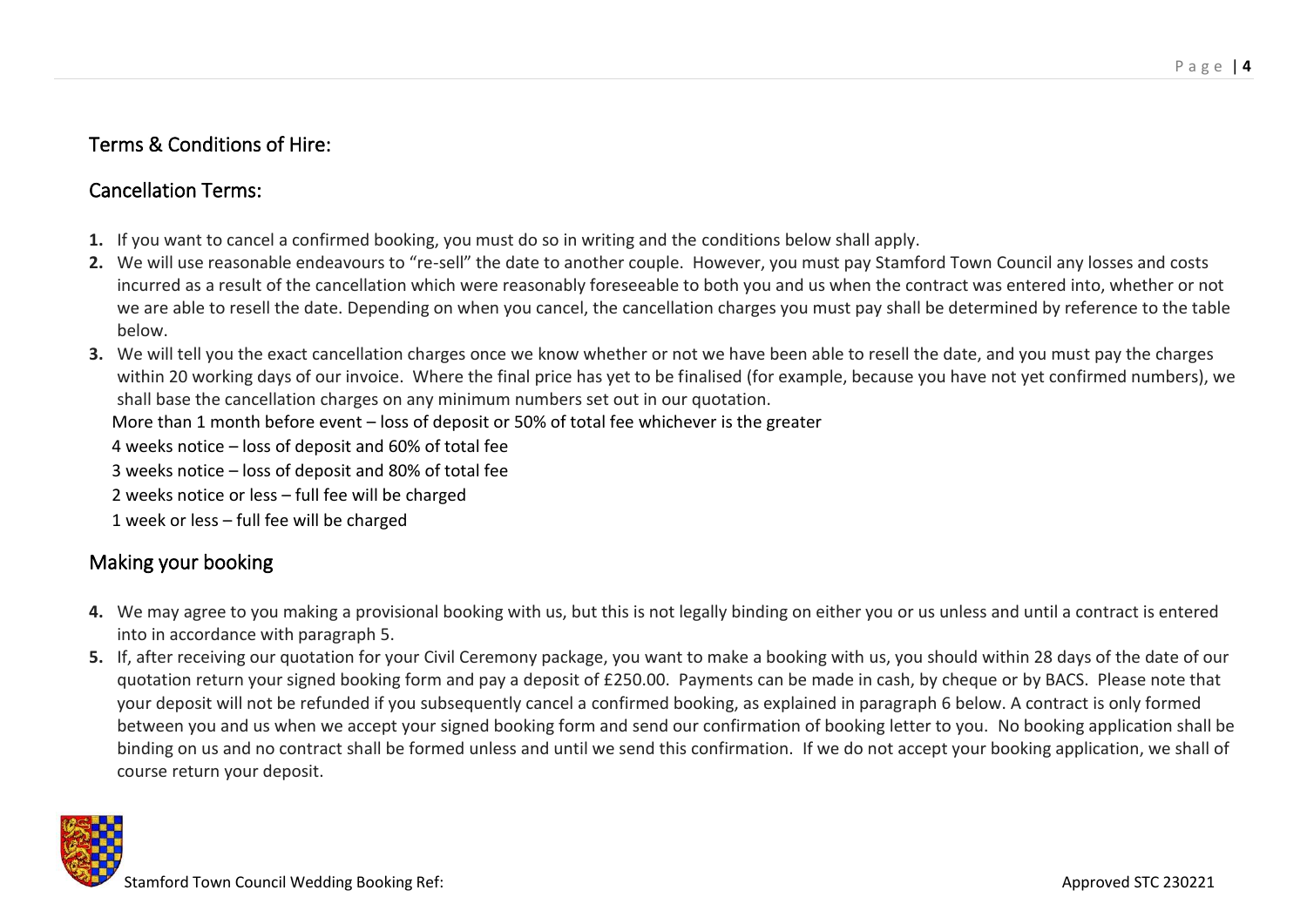- **6.** A deposit of £250.00 is required at the time of booking, cheques should be made payable to Stamford Town Council. The deposit is for confirmation of booking and will be deducted from the final invoice amount. In the event of cancellation, the deposit is non-returnable unless the room/s is/are re-let. The Hirer will be invoiced for the full amount of the hire fee, which must be paid three weeks before the event.
- **7.** The Hirer shall, at the time of booking the premises, provide full information about the nature of the event and will be restricted to this use as specified in the confirmation letter. Sub-letting of any rooms is prohibited. The premises shall not be occupied one hour before the ceremony .
- **8.** The Hirer must be over 21 years of age and will be regarded as the responsible person for the event and will provide stewards/ushers who will be present during the hiring.
- **9.** The Hirer shall pay for all damage, which may be done or occasioned, to the building, room/s, or to the fixtures, fittings, furniture and things belonging to Town Hall and deducted from the deposit paid, if such damage is deemed to exceed the sum held on deposit, an additional charge will be made. Any damage caused to the Venue, its equipment, contents or fittings will be invoiced directly to the Hirer immediately after the event
- **10.** No candles including tea lights are to be lit in any of the hired rooms or on any part of the Town Hall premises.
- **11.** The management shall not be responsible for damage to, or loss of any equipment or goods brought into the premises by the Hirer. No smoke machines or flashing lights shall be used at any times. Any equipment brought in by the Hirer must be removed from the premises at the end of the hire period.
- **12.** The Hirer shall, to the best of their ability, maintain and keep good order and decent behaviour and shall not permit drunkenness or other disorderly conduct on the premises.
- **13.** He/she shall ensure that music provided at the premises has been approved and shall not cause a nuisance to local residents. Any form of amplification shall be so controlled by Town Hall Management as to prevent such a nuisance. The music must end at the end of the ceremony.
- **14.** Representatives of the Town Hall, Police Officers and Fire Officers shall at all times have free access to all areas of the premises for the purpose of inspection. The Hirer will be responsible for complying with Fire Regulations, a copy of which is displayed on the premises.
- **15.** The Hirer must provide all musical works to be performed at the premises, which much be approved by the Registrar.
- 16. Nothing shall be affixed to the walls, floors, ceilings, or any part of the premises. After use the premises are to be left clean and tidy and all rubbish must be removed. A charge of up to £250 could be made to cover additional cleaning if it is deemed to be necessary by the Town Council.
- **17.** The Town Council retains the right to terminate a hiring if any of the regulations or terms and conditions are breached. The Hirer shall be liable to pay the full fee if this situation arises. The Town Hall shall have the power to terminate any agreement relating to the future hire of the premises if it is considered that the Hirer has in any way been guilty of a breach of these regulations.
- **18.** The Town Council reserves the right to grant or to refuse any application for hire of the premises. Any decisions by the Town Council on the interpretation of these regulations shall be final.

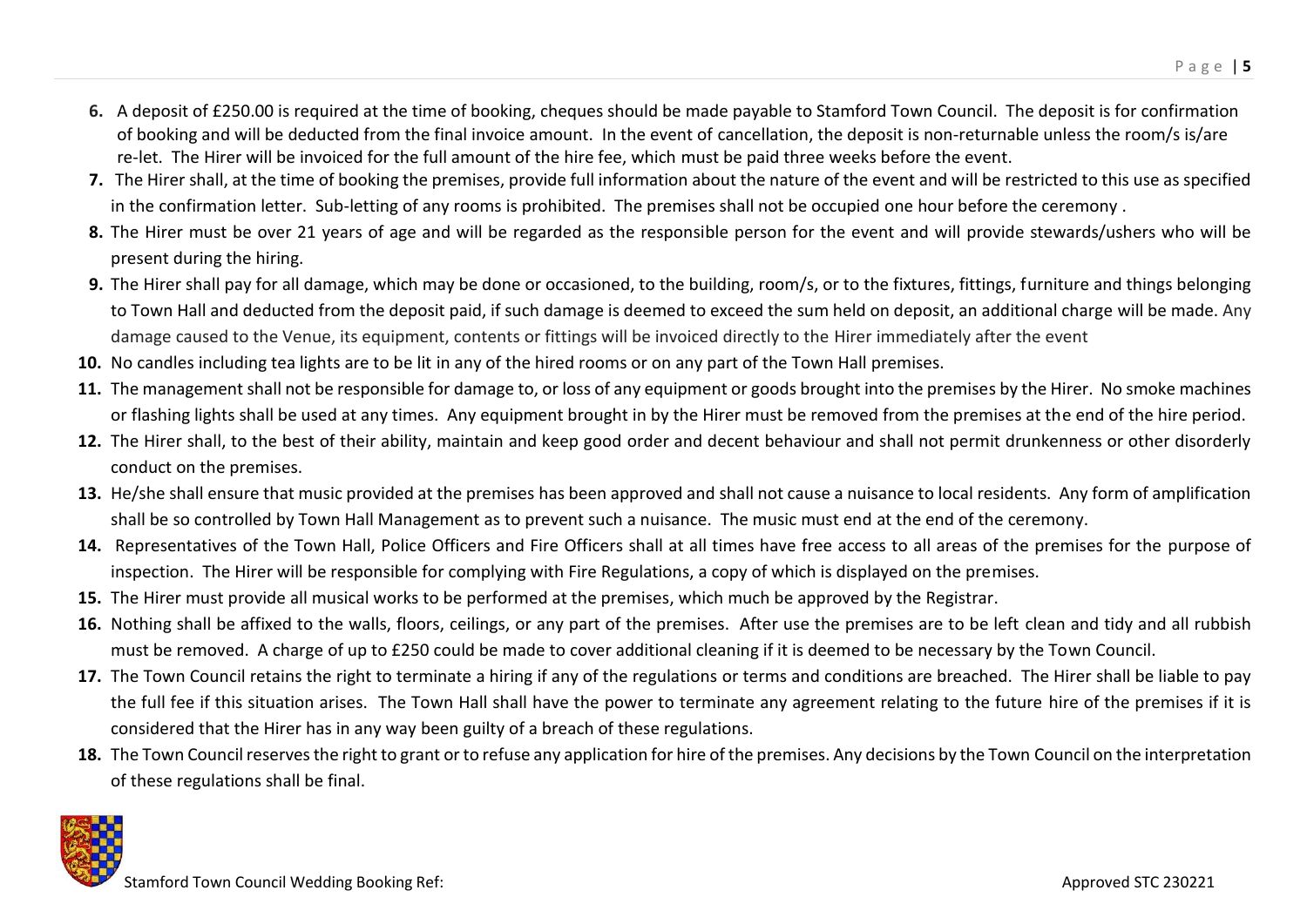- **19.** It is the Hirer's responsibility to book the Registrar for the Civil Ceremony. The hirer should book the Registrar before making the booking application with Stamford Town Council.
- **20.** No alcoholic beverages may be consumed prior to the Civil Ceremony. Any beverages supplied following the Ceremony must be by prior agreement with the Town Council. Should you wish to provide your own beverages, our standard corkage charges will apply.
- **21.** You must comply with, and use your reasonable endeavours to ensure that your guests comply with, all of our reasonable instructions intended to ensure the safety of property and/or people at the venue.
- **22.** We reserve the right to stop any activity which we reasonably believe is likely to cause damage to the interior or exterior of the venue or to risk the safety of people at the venue, and we will not tolerate any abusive behaviour by guests to any other guests or member of staff. We reserve the right to remove any persons acting inappropriately from the event.

#### Cancellation by us

- **23.** We reserve the right to cancel your booking without liability to you and without any obligation to refund your deposit if:
	- i. you do not pay us the balance of your wedding package price by the date due for such payment; or
	- ii. we have reasonable grounds to believe that you may not pay us the balance of your wedding package price by the due date and we have requested you to explain the position and you have not done so satisfactorily; or
	- iii. we discover, before you have paid the balance of your Civil Ceremony package price, that you have deliberately concealed information, or deliberately given us incorrect information, about your intended wedding in circumstances where (if you had not done so) it would have been reasonably foreseeable that we would not have accepted your booking; or
	- iv. we have reasonable grounds to believe that your behaviour or that of your guests at the wedding is likely to result in damage to the venue or to our property and/or injury to people.
- **24.** If we cancel your booking under paragraph 23, you must pay us any losses and costs we suffer because of the cancellation which were reasonably foreseeable to both you and us when the contract was entered into, whether or not we are able to resell the date. Depending on when we cancel, the cancellation charges you must pay will be determined by reference to the table set out under paragraph 3 above.

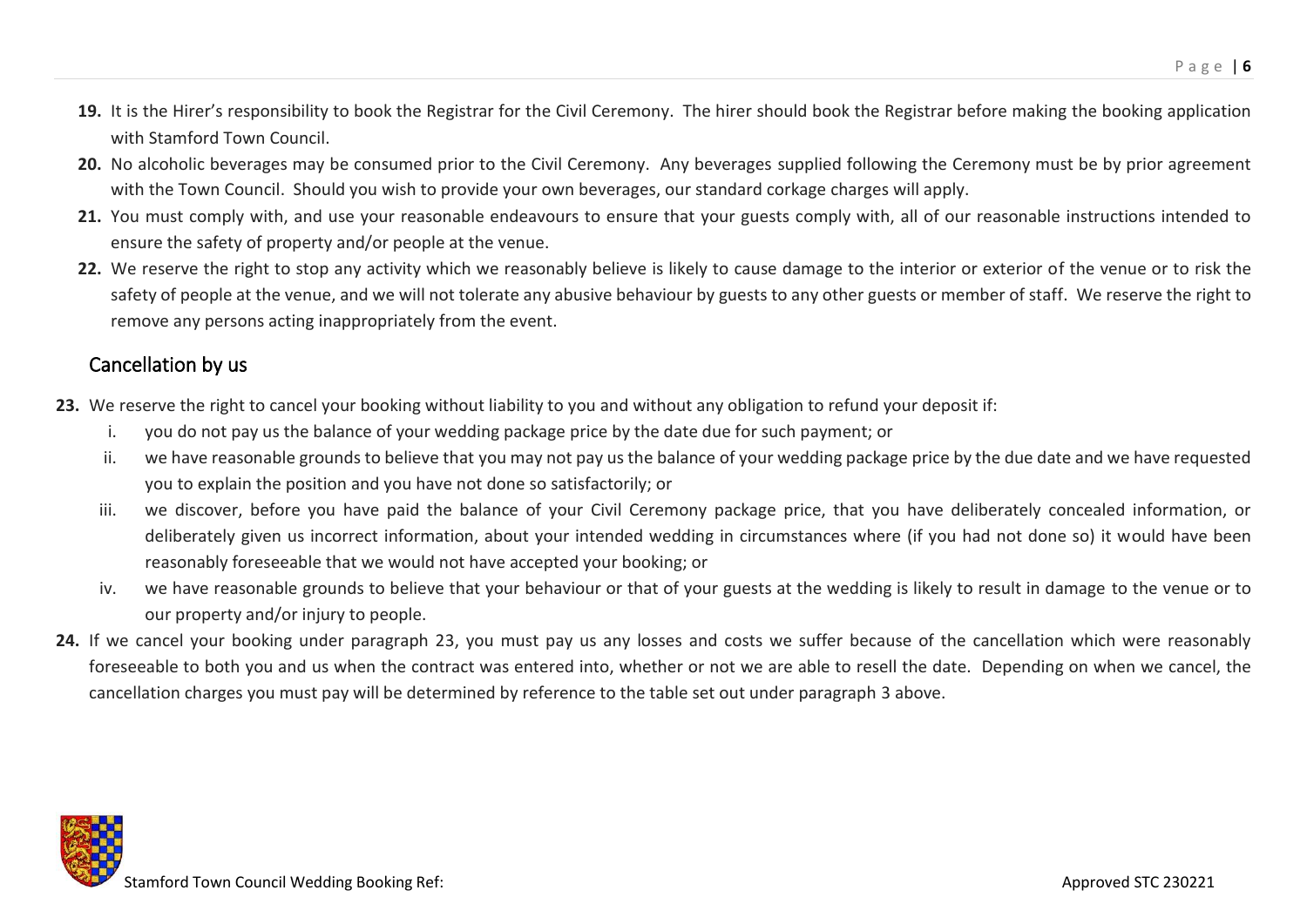# Events outside our control

25. Except as set out in this paragraph 25, we shall not be liable or responsible for any failure to perform, or delay in performance of, any of our obligations under our contract with you that is caused by events outside our reasonable control (such as serious damage to the venue, serious adverse weather conditions, a pandemic or epidemic, or interruption or failure of utility services such as electric power, gas or water). In these circumstances, we shall use every effort to notify you as soon as is reasonably practical. If, as a result of such events, we believe we have no alternative but to cancel your booking, we shall use reasonable endeavours to help you find an alternative venue of a similar standard for a similar price but our sole liability to you shall be to refund you any money you have paid towards your wedding package.

#### Limitation of our liability to you

- **26.** Subject to paragraph 25, our total liability to you for any loss you suffer will be limited to the total amount of money payable to us for your wedding package. We will not be liable for any losses which were not reasonably foreseeable to both you and us when the contract was entered into or for any losses that were not caused by any breach of contract or breach of statutory duty or negligence on our part.
- 27. Nothing in these terms excludes or limits in any way our liability for death or personal injury caused by negligence, or for fraud or fraudulent misrepresentation, or for any other matter for which it would be illegal or unlawful for us to exclude or limit (or attempt to exclude or limit) our liability.

#### Changes to the venue and/or your wedding package

- **28.** We reserve the right to make changes to the interior and/or exterior of the venue between the time we accept your booking and the date of your Ceremony. For example, we may make changes to the décor and colour schemes of function rooms, and we cannot guarantee that the venue and its surrounds will be free from additional structures (such as marquees or scaffolding).
- **29.** We will use all reasonable endeavours to ensure that no components of your Ceremony have to be altered. However, as a ceremony plan is normally put together a long time before your scheduled date, we reserve the right to make changes to certain components if this is necessary to comply with safety requirements or other changes in law or relevant codes of practice, or to make other minor changes which we reasonably believe will not be to the detriment of your overall wedding experience.
- **30.** We will notify you of any significant changes covered by paragraphs 28 and 29, but unless the change is one which is likely to fundamentally change the nature of your Ceremony experience we will not offer a refund, costs or compensation.